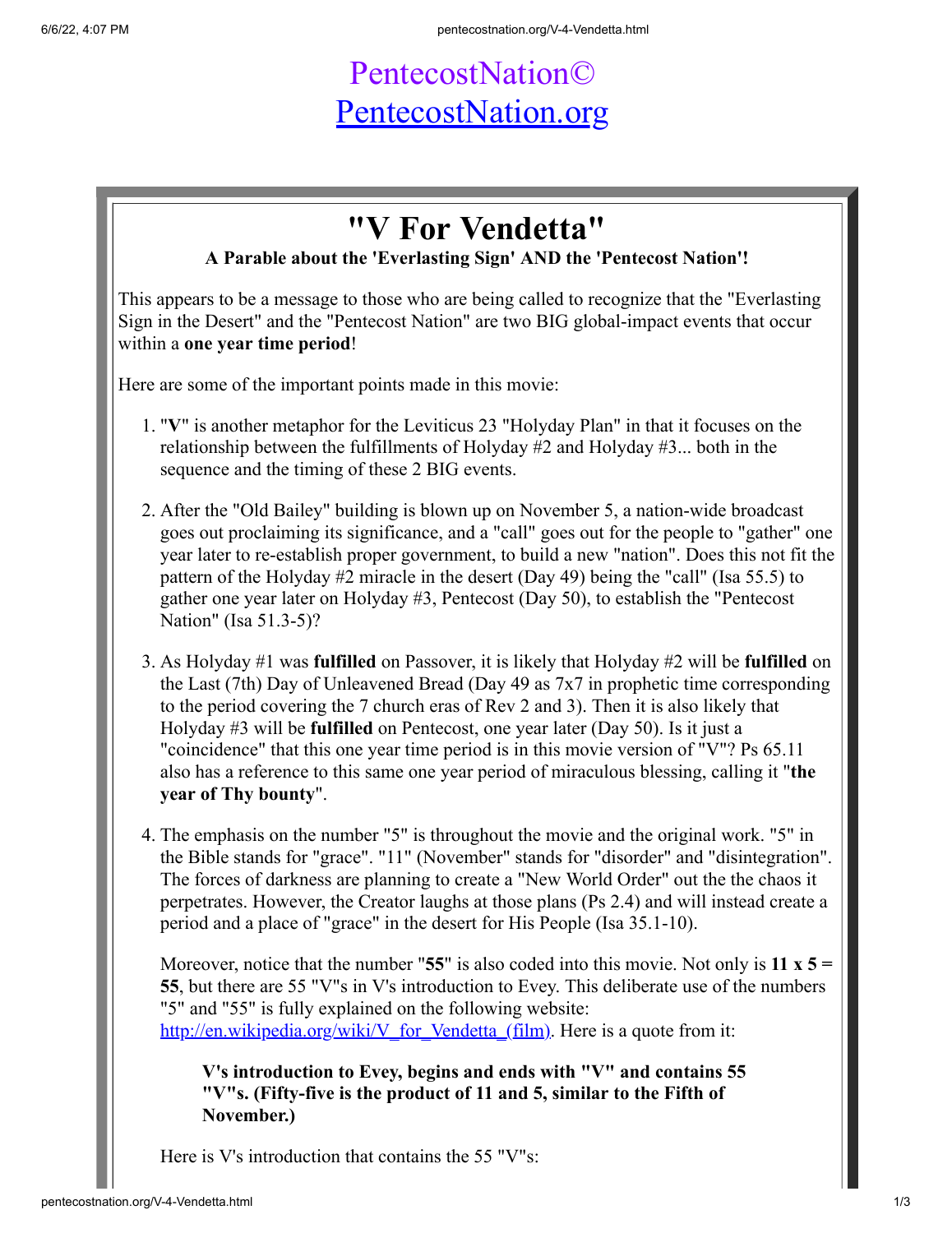6/6/22, 4:07 PM pentecostnation.org/V-4-Vendetta.html

*"Voila! In view, a humble vaudevillian veteran, cast vicariously as both victim and villain by the vicissitudes of fate. This visage, no mere veneer of vanity, is a vestige of the vox populi, now vacant, vanished. However, this valorous visitation of a bygone vexation stands vivified, and has vowed to vanquish these venal and virulent vermin vanguarding vice and vouchsafing the violently vicious and voracious violation of volition. The only verdict is vengeance; a vendetta held as a votive, not in vain, for the value and veracity of such shall one day vindicate the vigilant and the virtuous. Verily, this vichyssoise of verbiage veers most verbose vis-a-vis an introduction, so let me simply add that it's my very good honor to meet you and you may call me V."*

The numbers "5" and "55" are very important clues that we should pick up on. Is it just a coincidence that Isaiah 55 is the key chapter describing an invitation to come to a place that is not charging people for anything (no "commerce" allowed), that a "call" will go out to come together as a "nation" (Isa 55.5), and that it will be a time of universal "grace" (5) and healing (Isa 55.6-7) for people of all races and nations that are willing to gather to establish it?

Furthermore, this fulfillment in the Pentecost Nation is also intended as a "type" and a source of hope for the "grace" that the survivors of the Great Tribulation will receive in the wilderness (Jer 31.1-2). This hope will help many of them to hang on until the Messiah returns to deliver them from captivity in Europe and around the world (Jer 30.7; 16.14-15)

- 5. "In the beginning" of the movie, Evey is attacked and abused by facist government agents. Evey is a symbol of the true church. The church is being trampled underfoot by the authorities of this world (Isa 51.23). But the time will soon come when a "Savior" will appear and intervene to deliver the church, educate it in the truth, and empower it to stand up and rule as a kingdom (Isa 52.1-3; Micah 4.6-7,13).
- 6. The movie relates the importance of "symbols". Symbols can become a source of hope, and a "sign" to know the path to follow. This is why the Creator will provide an "Everlasting Sign" in the desert (Isa 55.13) so that we will know when and where to go for the "gathering" (Ps 107.1-7; Zeph 2.1-2). Perhaps the "**Stop Sign**" (the symbol on this website's home page depicting the Annual Holydays) is what can become the symbol for the "Pentecost Nation", as well as for the Annual Holydays!
- 7. The collapse of the government buildings is similar to the collapse of the walls of Jericho (Joshua 6). It is significant that the walls of Jericho collapsed on the "Last (7th) Day of Unleavened Bread", Holyday #2! Will we likewise perform an act of faith and obedience that "encircles" the place that the Creator will deliver into our hands for our use and provision? Just like the masked "persons" gathered to witness the collapse of the Parliament buildings and gain encouragement from this "sign", some of us will "gather" to witness the "miraculous transformation of the desert" (Isa 55.13). However, unlike the movie, it will be a sign of "**creation**" - not of "destruction" - so the "authorities" have nothing to fear from this event, or from us. We are proclaiming peace and good news (Isa 52.7) and that the Creator is in charge of all events on this earth! This rise of the "Pentecost Nation" is the last hope for America (Jer 18.6-8 ) and the world (Mt 24.22).
- 8. At the "gathering" the real living men and women will appear, and take off the "masks" of the world of fiction and fraud, and fulfill their "calling" to be the "Holy People", the